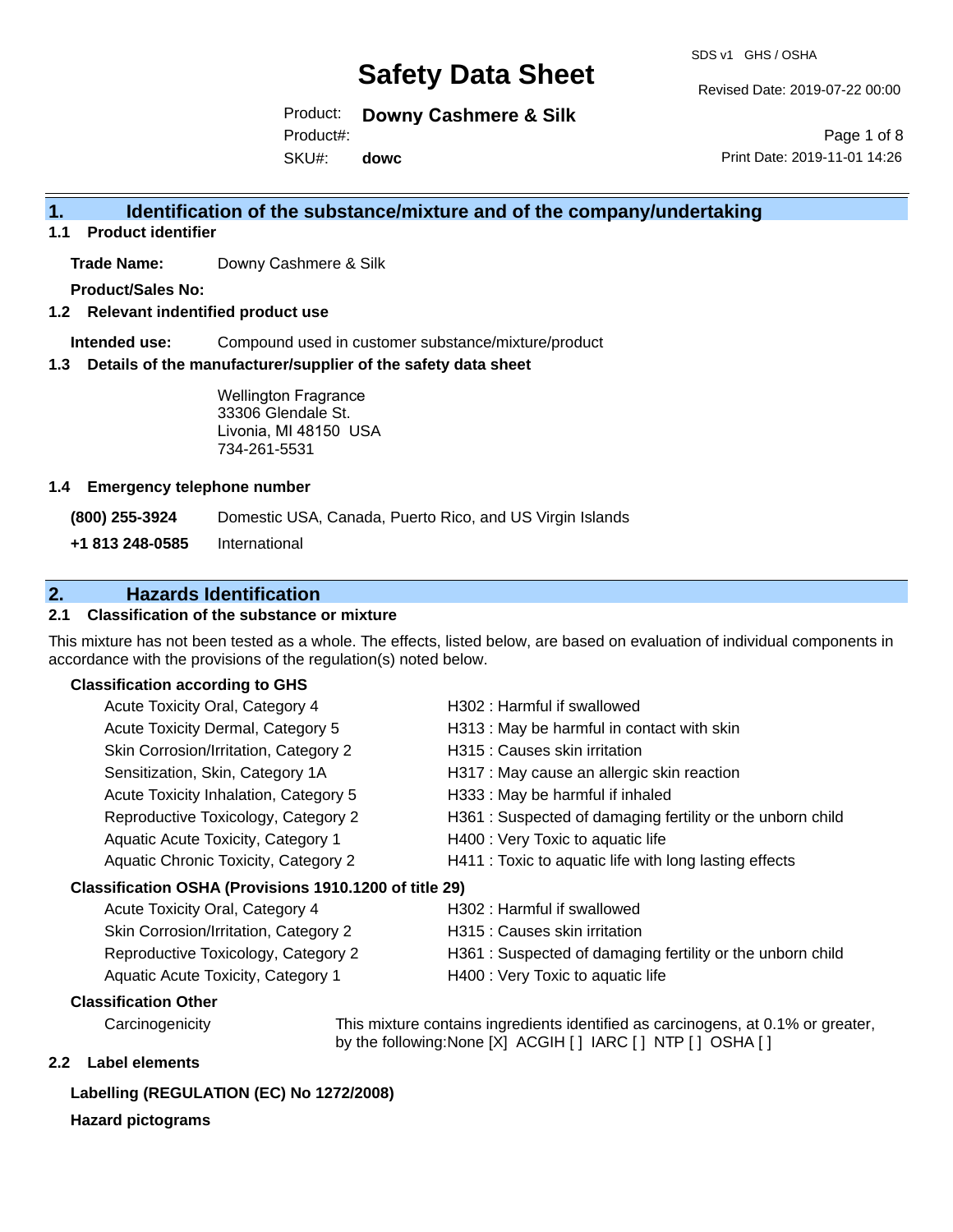#### SDS v1 GHS / OSHA

# **Safety Data Sheet**

## Product: **Downy Cashmere & Silk**

SKU#: **dowc**

## Page 2 of 8 Print Date: 2019-11-01 14:26

Revised Date: 2019-07-22 00:00





#### **Signal Word: Warning**

#### **Hazard statments**

| H302             | Harmful if swallowed                                |
|------------------|-----------------------------------------------------|
| H313             | May be harmful in contact with skin                 |
| H315             | Causes skin irritation                              |
| H317             | May cause an allergic skin reaction                 |
| H333             | May be harmful if inhaled                           |
| H <sub>361</sub> | Suspected of damaging fertility or the unborn child |
| H400             | Very Toxic to aquatic life                          |
| H411             | Toxic to aquatic life with long lasting effects     |
|                  |                                                     |

## **Precautionary Statements**

#### **Prevention:**

| P <sub>201</sub> | Obtain special instructions before use                                   |
|------------------|--------------------------------------------------------------------------|
| P202             | Do not handle until all safety precautions have been read and understood |
| P <sub>264</sub> | Wash hands thoroughly after handling                                     |
| P270             | Do not eat, drink or smoke when using this product                       |
| P <sub>272</sub> | Contaminated work clothing should not be allowed out of the workplace    |
| P273             | Avoid release to the environment                                         |
| P <sub>281</sub> | Use personal protective equipment as required                            |

### **Response:**

| P301 + P312 + P330 | IF SWALLOWED: Call a POISON CENTER or doctor/physician if you feel unwell Rinse<br>mouth |
|--------------------|------------------------------------------------------------------------------------------|
| P302 + P352        | IF ON SKIN: Wash with soap and water                                                     |
| P304 + P312        | IF INHALED: Call a POISON CENTER or doctor/physician if you feel unwell                  |
| P308 + P313        | IF exposed or concerned: Get medical advice/attention                                    |
| P333 + P313        | If skin irritation or a rash occurs: Get medical advice/attention                        |
| P362               | Take off contaminated clothing and wash before reuse                                     |
| P363               | Wash contaminated clothing before reuse                                                  |
| P391               | <b>Collect Spillage</b>                                                                  |

**2.3 Other Hazards**

### **no data available**

# **3. Composition/Information on Ingredients**

### **3.1 Mixtures**

This product is a complex mixture of ingredients, which contains among others the following substance(s), presenting a health or environmental hazard within the meaning of the UN Globally Harmonized System of Classification and Labeling of Chemicals (GHS):

| CAS#       |     | Conc. |                           |
|------------|-----|-------|---------------------------|
| Ingredient | EC# | Range | <b>GHS Classification</b> |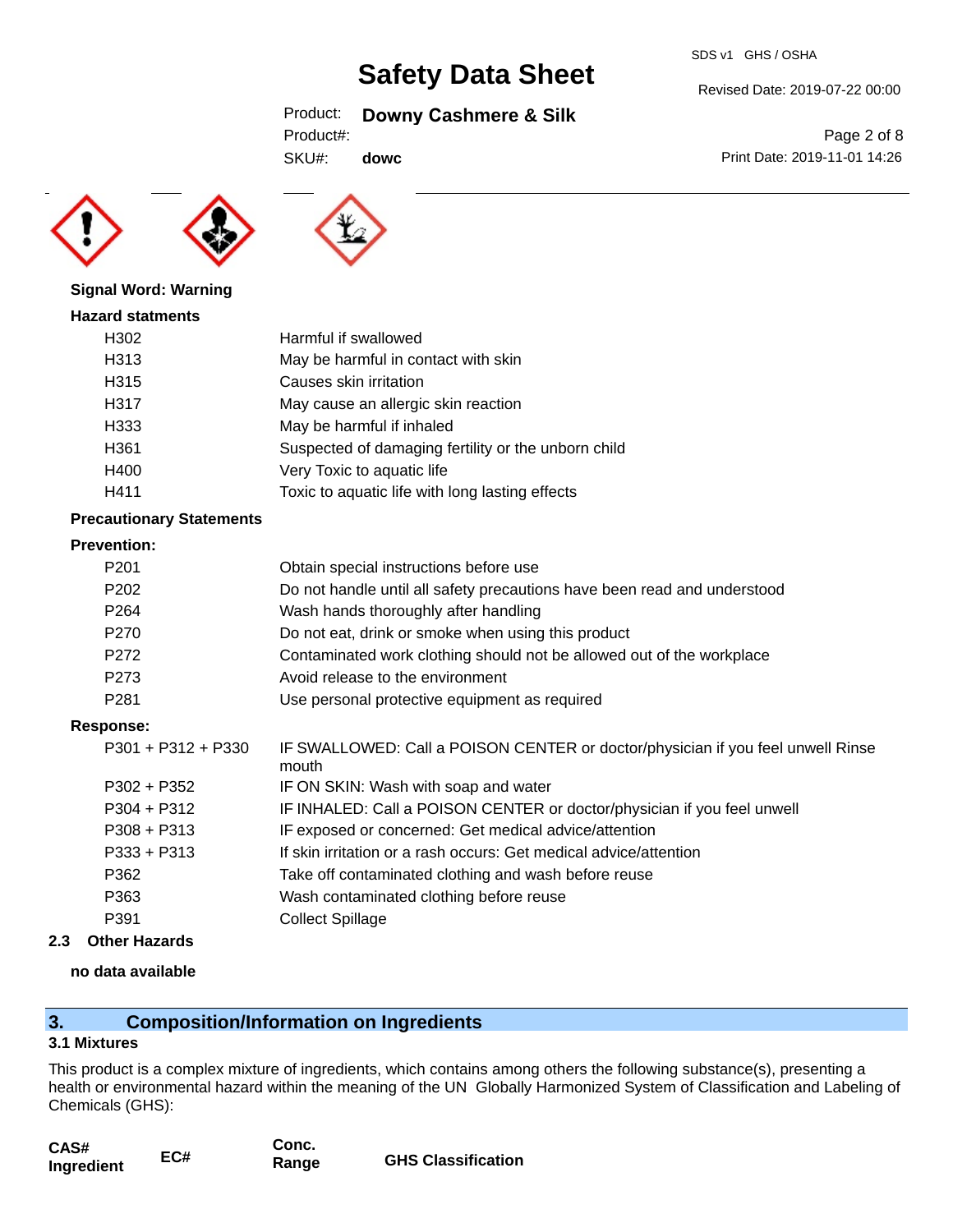SDS v1 GHS / OSHA

Revised Date: 2019-07-22 00:00

# Product: **Downy Cashmere & Silk**

Product#:

SKU#: **dowc**

Page 3 of 8 Print Date: 2019-11-01 14:26

| CAS#<br>Ingredient     | EC#                                                      | Conc.<br>Range | <b>GHS Classification</b>                                                                   |
|------------------------|----------------------------------------------------------|----------------|---------------------------------------------------------------------------------------------|
| 120-51-4               | 204-402-9                                                | 60 - 70 %      | H302; H313; H400; H411                                                                      |
| <b>Benzyl Benzoate</b> |                                                          |                |                                                                                             |
| 54464-57-2             | 259-174-3                                                | $10 - 20%$     | H315; H317; H400; H410                                                                      |
|                        | Tetramethyl Acetyloctahydronaphthalenes                  |                |                                                                                             |
| $80 - 54 - 6$          | 201-289-8                                                | $2 - 5%$       | H227; H302; H315; H317; H361; H401;                                                         |
|                        | <b>Butylphenyl Methylpropional</b>                       |                | H412                                                                                        |
| 127-51-5               | 204-846-3                                                | $2 - 5%$       | H316; H317; H320; H401; H411                                                                |
| a-Isomethyl ionone     |                                                          |                |                                                                                             |
| 105-95-3               | 203-347-8                                                | $2 - 5%$       | H401                                                                                        |
| Ethylene brassylate    |                                                          |                |                                                                                             |
| 5989-27-5              | 227-813-5                                                | $1 - 2%$       | H226; H304; H315; H317; H400; H410                                                          |
| Limonene               |                                                          |                |                                                                                             |
| 24851-98-7             | 246-495-9                                                | $1 - 2%$       | H402                                                                                        |
|                        | Methyldihydrojasmonate                                   |                |                                                                                             |
| 127-43-5               | 204-843-7                                                | $1 - 2%$       | H315; H317; H401; H411                                                                      |
| Methyl-ß-ionone        |                                                          |                |                                                                                             |
| $121 - 32 - 4$         | 204-464-7                                                | $1 - 2%$       | H303; H320; H402                                                                            |
|                        | 3-Ethoxy-4-hydroxybenzaldehyde                           |                |                                                                                             |
| 31906-04-4             | 250-863-4                                                | $0.1 - 1.0 %$  | H317; H402                                                                                  |
|                        | Hydroxyisohexyl 3-cyclohexene carboxaldehyde             |                |                                                                                             |
|                        | See Section 16 for full text of GHS classification codes |                |                                                                                             |
|                        |                                                          |                | See Section 16 for full text of GHS classification codes which where not shown in section 2 |

Total Hydrocarbon Content (%  $w/w$ ) = 1.76

# **4. First Aid Measures**

## **4.1 Description of first aid measures**

| Inhalation:                                                                                 | Remove from exposure site to fresh air and keep at rest.<br>Obtain medical advice.                            |  |
|---------------------------------------------------------------------------------------------|---------------------------------------------------------------------------------------------------------------|--|
| Eye Exposure:                                                                               | Flush immediately with water for at least 15 minutes.<br>Contact physician if symptoms persist.               |  |
| <b>Skin Exposure:</b>                                                                       | Remove contaminated clothes. Wash thoroughly with water (and soap).<br>Contact physician if symptoms persist. |  |
| Ingestion:<br>Most important symptoms and effects, both acute and delayed<br>4.2            | Rinse mouth with water and obtain medical advice.                                                             |  |
| <b>Symptoms:</b>                                                                            | no data available                                                                                             |  |
| Risks:<br>Indication of any immediate medical attention and special treatment needed<br>4.3 | Refer to Section 2.2 "Hazard Statements"                                                                      |  |

Treatment: Treatment: Treatment: Refer to Section 2.2 "Response"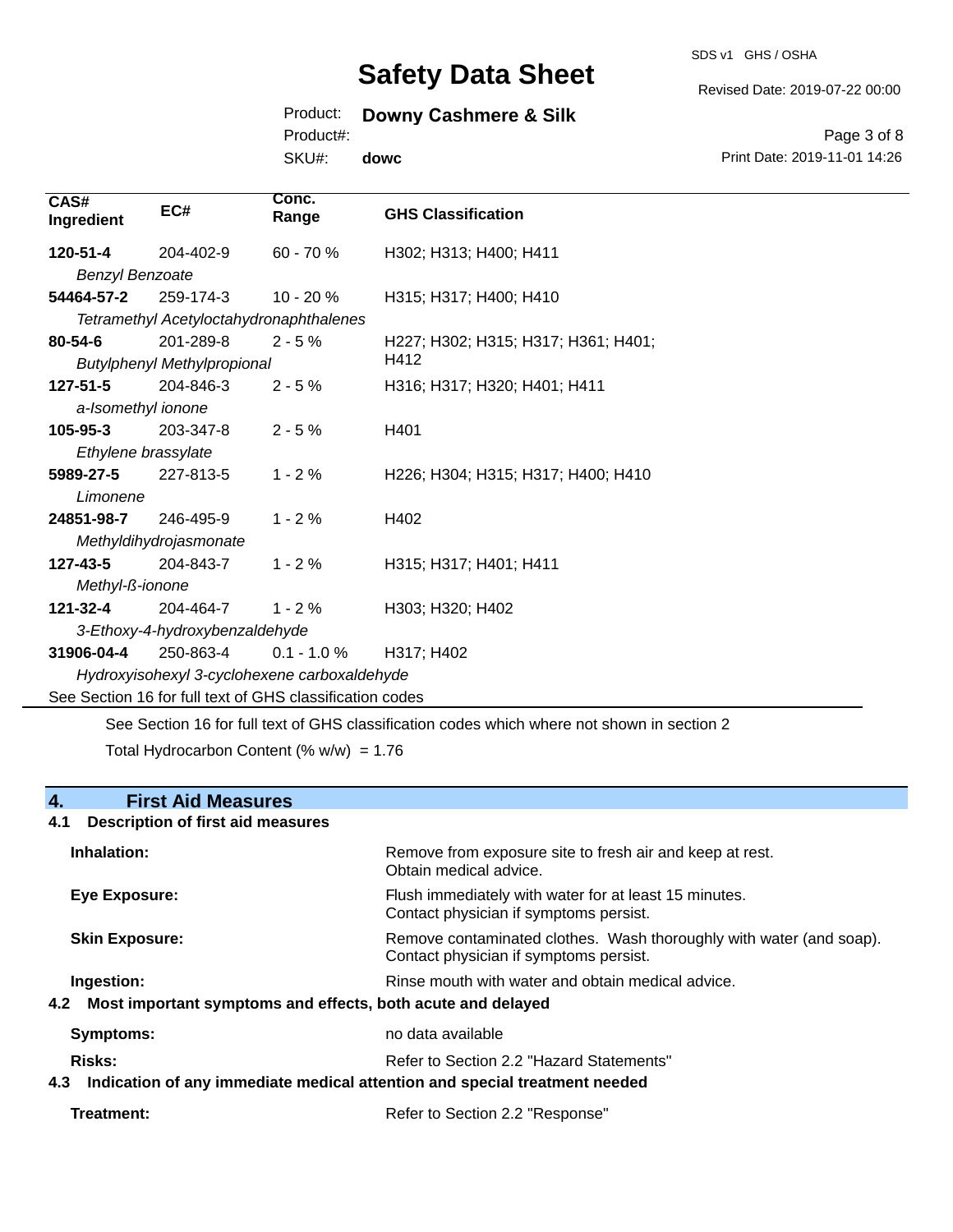SDS v1 GHS / OSHA

Revised Date: 2019-07-22 00:00

Product: **Downy Cashmere & Silk**

Product#:

SKU#: **dowc**

Page 4 of 8 Print Date: 2019-11-01 14:26

| 5.<br><b>Fire-Fighting measures</b>                                    |                                                   |
|------------------------------------------------------------------------|---------------------------------------------------|
| <b>Extinguishing media</b><br>5.1                                      |                                                   |
| Suitable:                                                              | Carbon dioxide (CO2), Dry chemical, Foam          |
| Unsuitable                                                             | Do not use a direct water jet on burning material |
| Special hazards arising from the substance or mixture<br>$5.2^{\circ}$ |                                                   |
| During fire fighting:<br><b>Advice for firefighters</b><br>5.3         | Water may be ineffective                          |
| <b>Further information:</b>                                            | Standard procedure for chemical fires             |

## **6. Accidental Release Measures**

#### **6.1 Personal precautions, protective equipment and emergency procedures**

Avoid inhalation and contact with skin and eyes. A self-contained breathing apparatus is recommended in case of a major spill.

#### **6.2 Environmental precautions**

Keep away from drains, soil, and surface and groundwater.

#### **6.3 Methods and materials for containment and cleaning up**

Clean up spillage promptly. Remove ignition sources. Provide adequate ventilation. Avoid excessive inhalation of vapors. Gross spillages should be contained by use of sand or inert powder and disposed of according to the local regulations.

#### **6.4 Reference to other sections**

Not Applicable

# **7. Handling and Storage**

#### **7.1 Precautions for safe handling**

Apply according to good manufacturing and industrial hygiene practices with proper ventilation. Do not drink, eat or smoke while handling. Respect good personal hygiene.

#### **7.2 Conditions for safe storage, including any incompatibilities**

Store in a cool, dry and ventilated area away from heat sources and protected from light in tightly closed original container. Avoid uncoated metal container. Keep air contact to a minimum.

### **7.3 Specific end uses**

No information available

### **8. Exposure Controls/Personal Protection**

#### **8.1 Control parameters**

**Exposure Limits:** Contains no substances with occupational exposure limit values.

**Engineering Controls:** Use local exhaust as needed.

#### **8.2 Exposure controls - Personal protective equipment**

**Eye protection:** Tightly sealed goggles, face shield, or safety glasses with brow guards and side shields, etc. as may be appropriate for the exposure

**Respiratory protection:** Avoid excessive inhalation of concentrated vapors. Apply local ventilation where appropriate.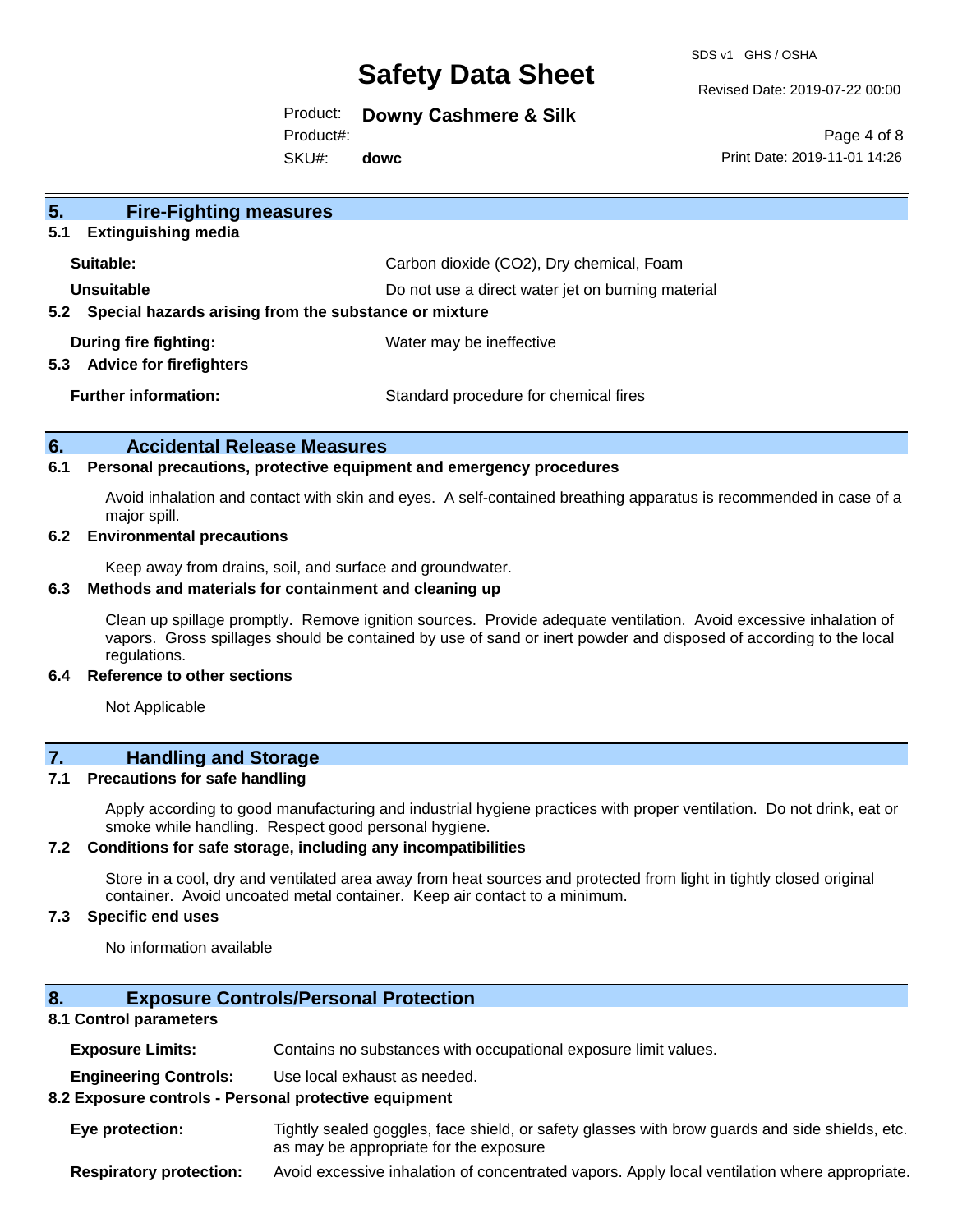SDS v1 GHS / OSHA

Revised Date: 2019-07-22 00:00

Product: **Downy Cashmere & Silk** Product#:

SKU#: **dowc**

Page 5 of 8 Print Date: 2019-11-01 14:26

**Skin protection:** Avoid Skin contact. Use chemically resistant gloves as needed.

# **9. Physical and Chemical Properties**

### **9.1 Information on basic physical and chemical properties**

| Appearance:                  | Liquid                           |
|------------------------------|----------------------------------|
| Odor:                        | Conforms to Standard             |
| Color:                       | Yellow to Greenish Yellow (G2-5) |
| <b>Viscosity:</b>            | Liquid                           |
| <b>Freezing Point:</b>       | Not determined                   |
| <b>Boiling Point:</b>        | Not determined                   |
| <b>Melting Point:</b>        | Not determined                   |
| <b>Flashpoint (CCCFP):</b>   | >200 F (93.33 C)                 |
| <b>Auto flammability:</b>    | Not determined                   |
| <b>Explosive Properties:</b> | None Expected                    |
| <b>Oxidizing properties:</b> | None Expected                    |
| Vapor Pressure (mmHg@20 C):  | 0.0945                           |
| %VOC:                        | 0.09                             |
| Specific Gravity @ 25 C:     | 1.0540                           |
| Density @ 25 C:              | 1.0510                           |
| Refractive Index @ 20 C:     | 1.5390                           |
| Soluble in:                  | Not determined                   |
|                              |                                  |

# **10. Stability and Reactivity**

| 10.1 Reactivity                         | None                                               |
|-----------------------------------------|----------------------------------------------------|
| <b>10.2 Chemical stability</b>          | Stable                                             |
| 10.3 Possibility of hazardous reactions | None known                                         |
| <b>10.4 Conditions to avoid</b>         | None known                                         |
| 10.5 Incompatible materials             | Strong oxidizing agents, strong acids, and alkalis |
| 10.6 Hazardous decomposition products   | None known                                         |

# **11. Toxicological Information**

#### **11.1 Toxicological Effects**

Acute Toxicity Estimates (ATEs) based on the individual Ingredient Toxicity Data utilizing the "Additivity Formula"

**Acute toxicity - Oral - (Rat) mg/kg** (LD50: 1926.3076) Harmful if swallowed **Acute toxicity - Inhalation - (Rat) mg/L/4hr** (LD50: 112.1249) May be harmful if inhaled **Skin corrosion / irritation** May be harmful if inhaled

Acute toxicity - Dermal - (Rabbit) mg/kg<br>
(LD50: 3982.7673) May be harmful in contact with skin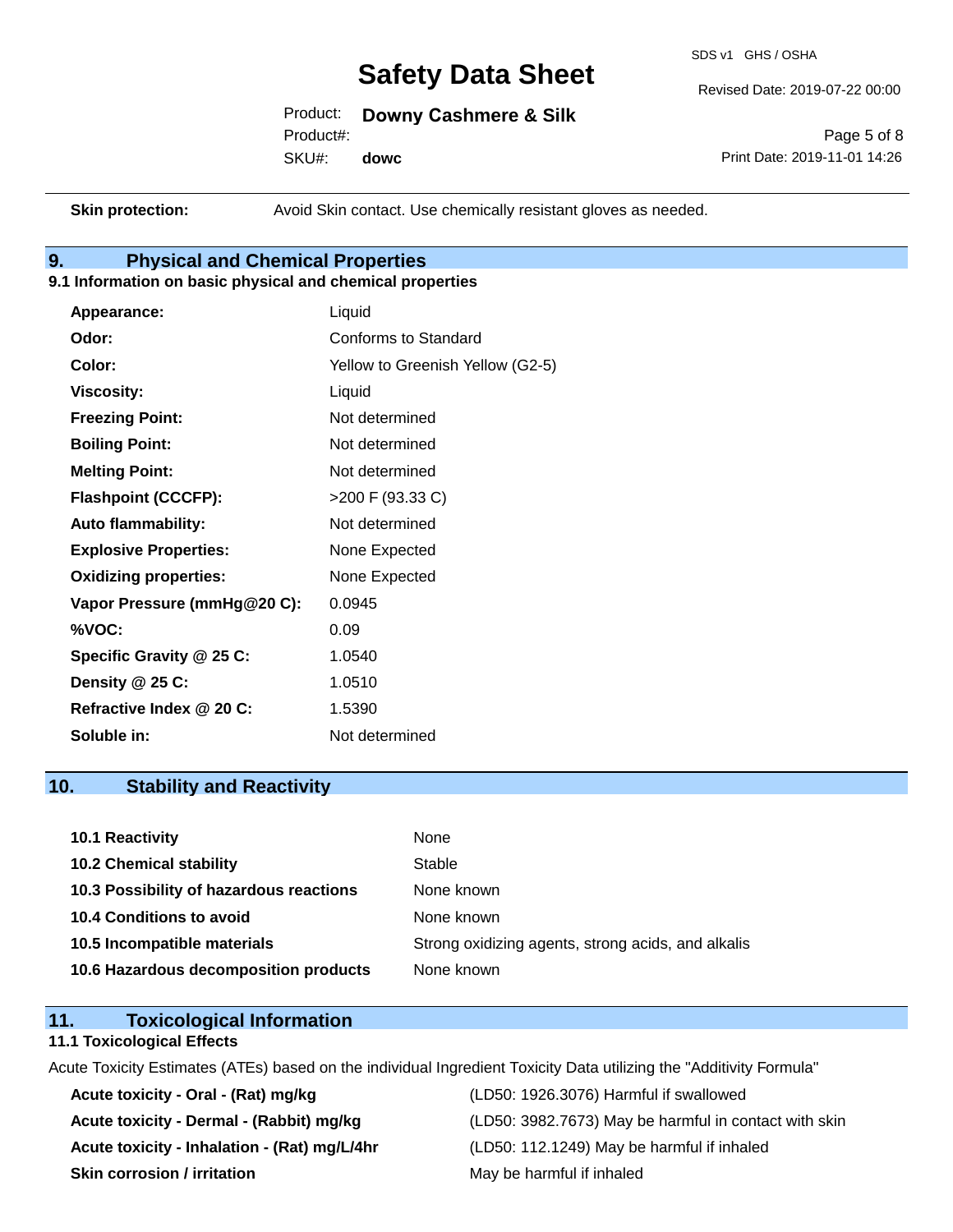SDS v1 GHS / OSHA

Product: **Downy Cashmere & Silk**

Product#:

SKU#: **dowc** Revised Date: 2019-07-22 00:00

Page 6 of 8 Print Date: 2019-11-01 14:26

| Serious eye damage / irritation                    | Not classified - the classification criteria are not met |
|----------------------------------------------------|----------------------------------------------------------|
| <b>Respiratory sensitization</b>                   | Not classified - the classification criteria are not met |
| <b>Skin sensitization</b>                          | May cause an allergic skin reaction                      |
| <b>Germ cell mutagenicity</b>                      | Not classified - the classification criteria are not met |
| Carcinogenicity                                    | Not classified - the classification criteria are not met |
| <b>Reproductive toxicity</b>                       | Suspected of damaging fertility or the unborn child      |
| Specific target organ toxicity - single exposure   | Not classified - the classification criteria are not met |
| Specific target organ toxicity - repeated exposure | Not classified - the classification criteria are not met |
| <b>Aspiration hazard</b>                           | Not classified - the classification criteria are not met |

# **12. Ecological Information**

**12.1 Toxicity**

| <b>Acute acquatic toxicity</b>     | Very Toxic to aquatic life                      |
|------------------------------------|-------------------------------------------------|
| <b>Chronic acquatic toxicity</b>   | Toxic to aquatic life with long lasting effects |
| <b>Toxicity Data on soil</b>       | no data available                               |
| <b>Toxicity on other organisms</b> | no data available                               |
|                                    |                                                 |
| 12.2 Persistence and degradability | no data available                               |
| 12.3 Bioaccumulative potential     | no data available                               |
| 12.4 Mobility in soil              | no data available                               |
| 12.5 Other adverse effects         | no data available                               |

#### **13. Disposal Conditions**

#### **13.1 Waste treatment methods**

Do not allow product to reach sewage systems. Dispose of in accordance with all local and national regulations. Send to a licensed waste management company.The product should not be allowed to enter drains, water courses or the soil. Do not contaminate ponds, waterways or ditches with chemical or used container.

# **14. Transport Information**

| <b>Marine Pollutant</b>                                                                  | Yes. Ingredient of greatest environmental impact:<br>120-51-4 : (60 - 70 %) : Benzyl Benzoate |                                     |                   |                 |        |
|------------------------------------------------------------------------------------------|-----------------------------------------------------------------------------------------------|-------------------------------------|-------------------|-----------------|--------|
| Regulator                                                                                |                                                                                               | <b>Class</b>                        | <b>Pack Group</b> | <b>Sub Risk</b> | UN-nr. |
| U.S. DOT (Non-Bulk)<br><b>Chemicals NOI</b><br><b>ADR/RID (International Road/Rail)</b>  |                                                                                               | Not Regulated - Not Dangerous Goods |                   |                 |        |
| <b>Environmentally Hazardous</b><br>Substance, Liquid, n.o.s.<br><b>IATA (Air Cargo)</b> |                                                                                               | 9                                   | Ш                 |                 | UN3082 |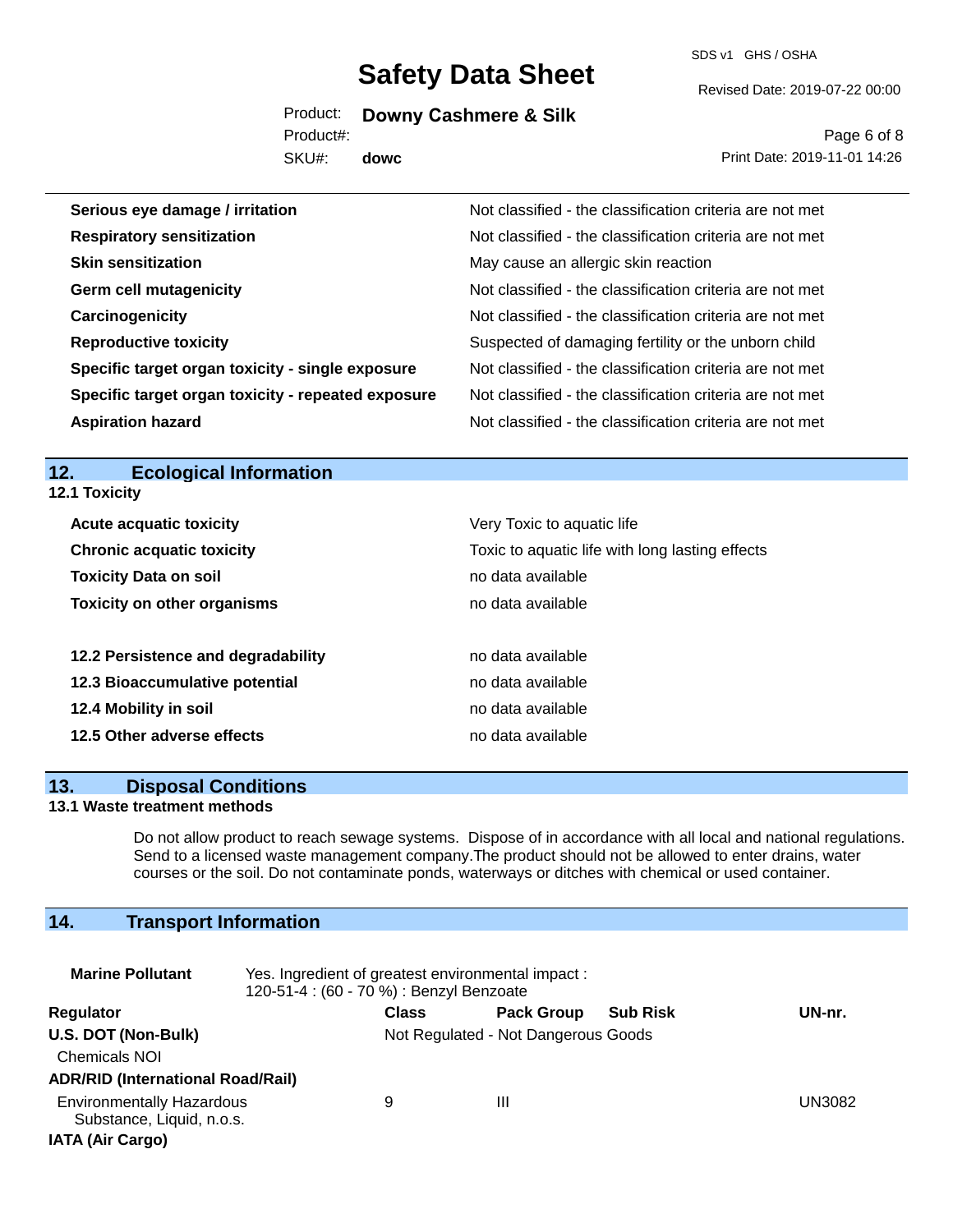SDS v1 GHS / OSHA

#### Revised Date: 2019-07-22 00:00

# Product: **Downy Cashmere & Silk**

Product#:

SKU#: **dowc**

Page 7 of 8 Print Date: 2019-11-01 14:26

| <b>Environmentally Hazardous</b><br>Substance, Liquid, n.o.s. | Ш | UN3082 |
|---------------------------------------------------------------|---|--------|
| IMDG (Sea)                                                    |   |        |
| <b>Environmentally Hazardous</b><br>Substance, Liquid, n.o.s. | Ш | UN3082 |
|                                                               |   |        |

## **15. Regulatory Information**

| <b>U.S. Federal Regulations</b> |  |
|---------------------------------|--|
|---------------------------------|--|

| <b>TSCA (Toxic Substance Control Act)</b> | All components of the substance/mixture are listed or exempt                                     |  |
|-------------------------------------------|--------------------------------------------------------------------------------------------------|--|
| 40 CFR(EPCRA, SARA, CERCLA and CAA)       | This product contains NO components of concern.                                                  |  |
| <b>U.S. State Regulations</b>             |                                                                                                  |  |
| <b>California Proposition 65 Warning</b>  | This product contains the following components:                                                  |  |
| 123-35-3(NF 204-622-5 0.01 - 0.1%         | beta-Myrcene (Natural Source)                                                                    |  |
| <b>Canadian Regulations</b>               |                                                                                                  |  |
| <b>DSL</b>                                | 100.00% of the components are listed or exempt. The following<br>components are NOT on the List: |  |
| 125109-85-5 412-050-4<br>$\leq$ 40 ppm    | Isopropylphenylbutanal                                                                           |  |
| 815580-59-7 453-570-1<br>$\leq$ 2 ppm     | 3-Cyclohexene-1-carboxylic acid, 2,6,6-trimethyl-, methyl ester                                  |  |

# **16. Other Information**

## **GHS H-Statements referred to under section 3 and not listed in section 2**

| H226 : Flammable liquid and vapour                       | H227 : Combustible liquid                                      |
|----------------------------------------------------------|----------------------------------------------------------------|
| H303 : May be harmful if swallowed                       | H304 : May be fatal if swallowed and enters airways            |
| H316 : Causes mild skin irritation                       | H317 : May cause an allergic skin reaction                     |
| H320 : Causes eye irritation                             | H401 : Toxic to aquatic life                                   |
| H402 : Harmful to aquatic life                           | H410 : Very toxic to aquatic life with long lasting<br>effects |
| H412 : Harmful to aquatic life with long lasting effects |                                                                |
| Total Fractional Values                                  |                                                                |
| (TFV) Risk                                               | (TFV) Risk                                                     |
| (78.53) Aquatic Chronic Toxicity, Category 3             | (44.59) Acute Toxicity Inhalation, Category 5                  |
| (11.00) Sensitization, Skin, Category 1B                 | (7.83) Aquatic Chronic Toxicity, Category 2                    |
| (5.60) Sensitization, Skin, Category 1A                  | (3.47) Aquatic Chronic Toxicity, Category 4                    |
| (2.96) Aquatic Acute Toxicity, Category 1                | (2.61) Skin Corrosion/Irritation, Category 3                   |
| (2.01) Skin Corrosion/Irritation, Category 2             | (1.26) Acute Toxicity Dermal, Category 5                       |
| (1.12) Reproductive Toxicology, Category 2               | (1.04) Acute Toxicity Oral, Category 4                         |
|                                                          |                                                                |